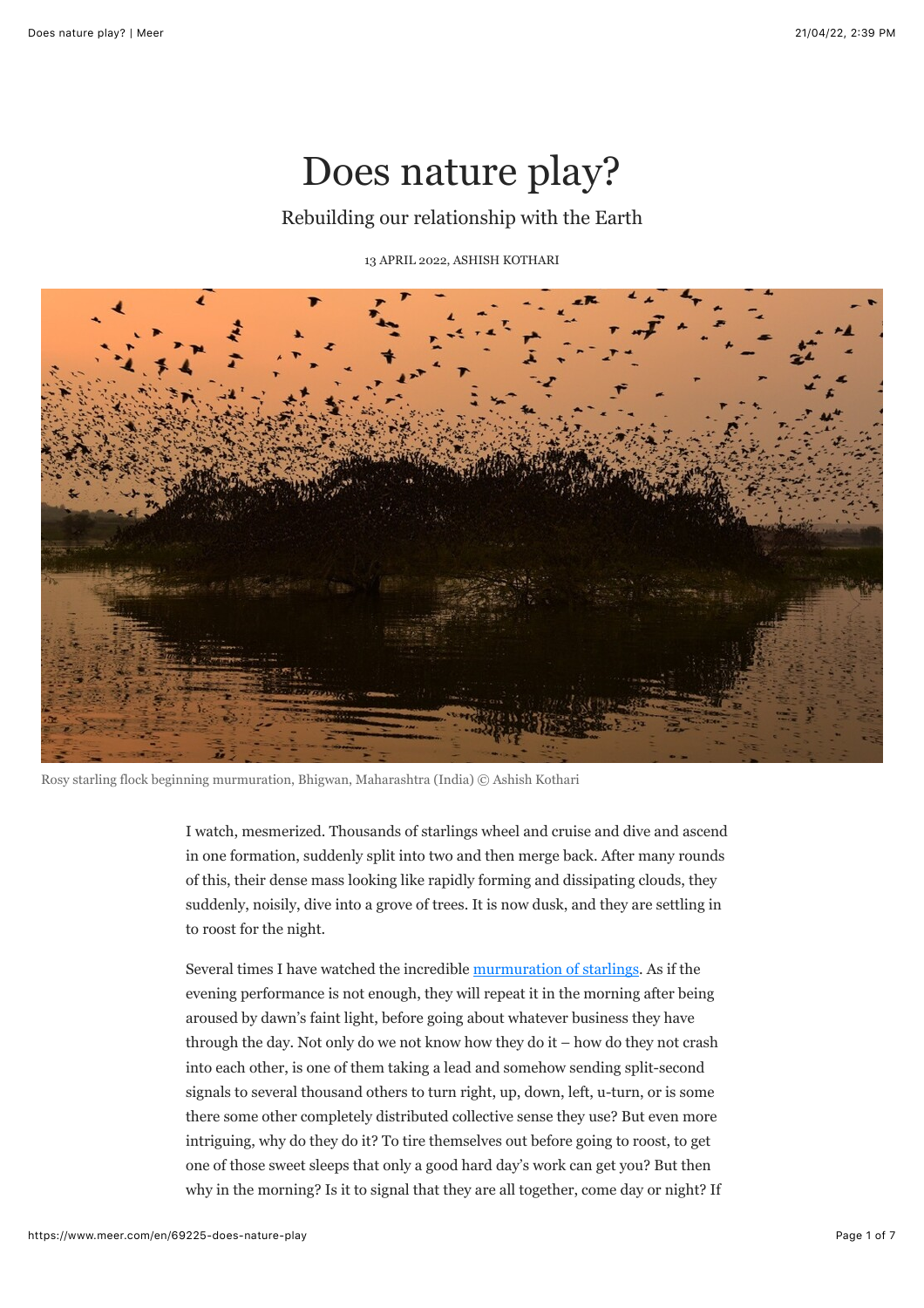its defence against predators (as some say), why make so many manouevres for such an extended period? Or is it simply having fun; like a human child maximizing his or her play time (possibly driving its parents nuts, and maybe even enjoying *that*)?

Do birds play? Do other species, animals and plants, do things simply for fun? Do other elements of nature, like rivers, have their own agency, in ways we can hardly comprehend?

In an interaction with schoolkids in the highlands of Ladakh, in India's trans-Himalayan landscape adjoining Tibet, my colleague Shrishtee Bajpai asked them 'what do you think are the rights of rivers?'. We were sitting on the banks of the Indus river, and she was taking a session on rights of rivers. This was part of a workshop organized by the Ladakh Arts and Media Organisation (LAMO) with the Chumathang Government High School.

"It has the right to not be polluted", said one student; "the right to have fish", said another. And then came a response that left Shrishtee and I stunned: "it has the right to sing". And another child piped up: "it has the right to play… it plays with the stones, with its banks, with the fish…"

Who but children, not yet weighed down by the conventions of mainstream education, not yet taught to think only 'rationally' and 'scientifically', and still able to play freely amidst the hills and fields of her homeland, could come up with such observations?

The realization that animals have, or should have, rights just as we humans do, struck me sometime in high school. But it has taken many more years - decades - for me to understand what this really means, what is entailed in all of nature (including ourselves) having rights, or rather, what it means to understand that nature has its own agency. And that in the process of human-centred 'development', and our hubris-filled attempts at ruling the earth, we attempt to deny this agency… until nature hits back as it is increasingly doing now.

In the 1990s, having spent a considerable amount of time with the movement (the Narmada Bachao Andolan) to save central India's river Narmada from being dammed, I got the opportunity to do a training workshop for the engineers and officials of the dam project while teaching at the Indian Institute of Public Administration. I gave a presentation on the environmental impacts of the project, and slipped in something about whether the Narmada river should also have the right to flow free. The look of hostile incredulity on the faces of most of my audience hit me with a force; while I'd anticipated skepticism, I did not expect hostility. Fortunately, the notion of a river having rights was so alien to engineers steeped in the mechanistic tradition of looking at nature as a resource to exploit, most were too dumbstruck to react! But the tea break that followed was very interesting; a couple of the participants came up and said I was indulging in fantasy, but one, hanging around a bit at the back, said that perhaps I had a point. After all, he said, did not Hindus consider the Narmada as a mother? As did, I told them, Adivasis (India's Indigenous people) living along the river.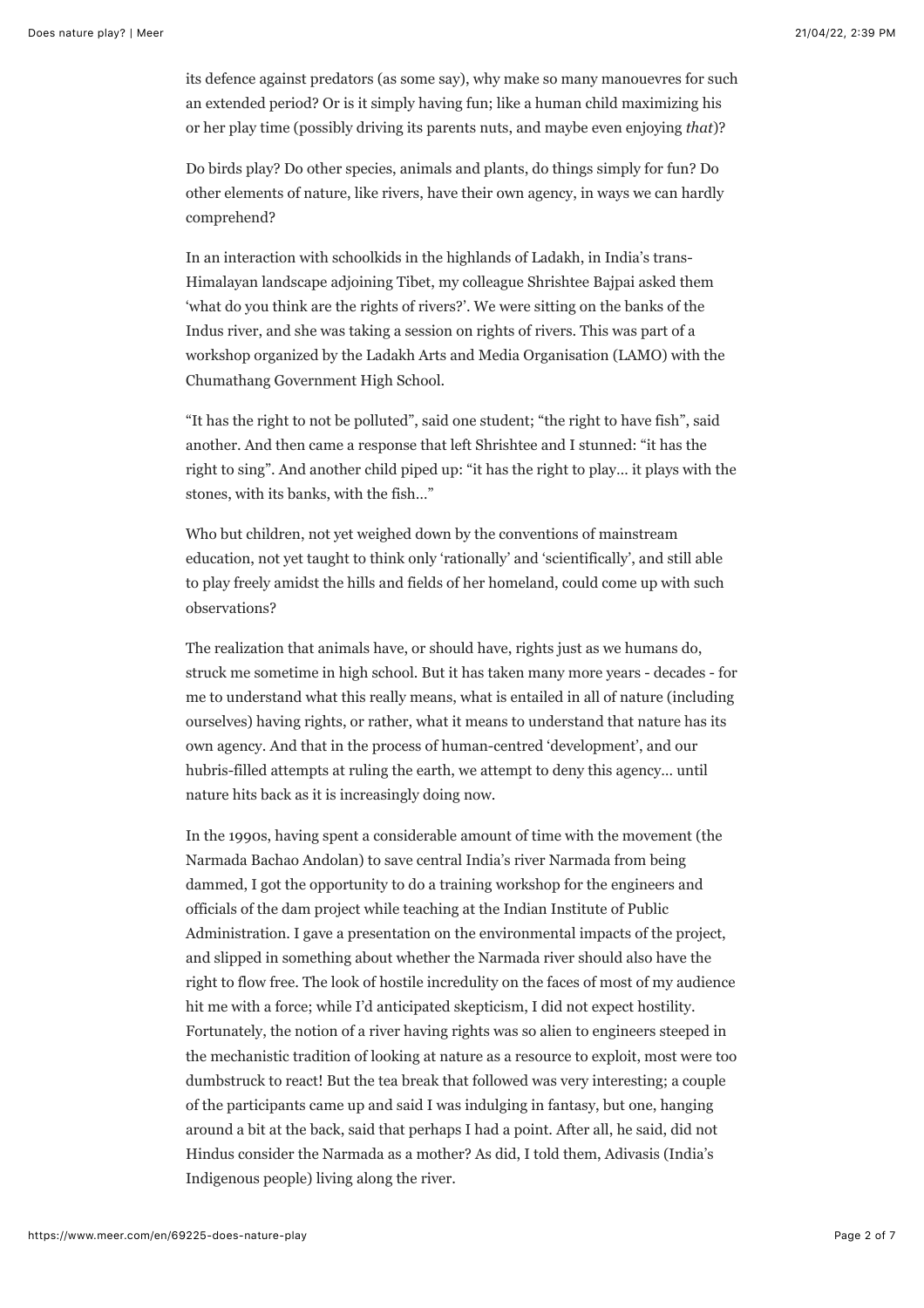Who is to say that a river cascading, bubbling and frothing, jumping over and splitting around boulders, disappearing underground, tumbling down a cliff, breaching its banks, and over generations, changing course, is not playing? What gives us the hubris to think that this is simply a bunch of atoms responding to the forces of gravity and temperature and resistance? And are these two gazes, both human, mutually incompatible?

Anyone who has ever had a dog or cat companion, or seen squirrels endlessly chasing each other over the branches of a tree, will have little doubt that they are playing. Maybe there is a mechanistic way of explaining what they are doing, but then we may as well use the same explanation for a human child's play. Somehow, we have come to believe, or made to believe by currently dominant systems of knowing and understanding, that only humans are capable or play, of abstract thought, of living beyond the imperatives of feeding and reproducing. But the pathbreaking work of ethologists and scientists who are not afraid to break artificial barriers of cognition, with octopuses, dolphins, apes and monkeys, crows and other bird species, even (wait, why even?) insects, and forest ecosystems, is showing us that there is much hidden in the non-human natural world that we have simply never understood. And this includes even the possibility that other animals (who knows, perhaps plants too?) have self-consciousness, a sense of the 'me' which is another feature we think only humans have.

Clarification: by 'we' above, I mean those of us who are steeped in a certain 'western' system of knowledge and understanding. Many of the earth's peoples have for millennia actually recognized the agency and intelligence and emotions and playfulness of the non-human (or, as some would prefer to say, the 'more-thanhuman'). In 2019 I was fortunate to be with the Sapara Indigenous Nation in the Ecuadorian Amazon for 5 days, and got a glimpse of how they relate to all of nature around them. As one of its leaders, [Manari Ushugua](https://www.youtube.com/watch?v=kobllKl4RH8&list=PLXrSdPNCuoDgEdA3IAJq-ECbnoIrgeMU7&index=5) said, every element of it has a spirit, whether it's 'living' like plants and animals, or 'non-living' like stones and the river (note the inverted commas around those words, this is not a binary the Sapara would use). Even time has a spirit. Life has to be lived in a respectful relationship with these spirits; they are spoken to and speak back, including in dreams that are crucial to understanding the cosmos, and the interpretation of which is used in practicing daily life.

A couple of years before that I had occasion to visit the Niyamgiri hills of Odisha in eastern India, to meet with the Dongria Kondh Adivasis who had fought (successfully) against a proposed mining project by the UK-based multinational corporation Vedanta. I and my colleagues in Kalpavriksh (the NGO I've been working with for over four decades) wanted to understand not so much their struggle itself, but the [worldviews underlying it](https://vikalpsangam.org/wp-content/uploads/migrate/Resources/niyamgiricasestudyjan2018.pdf). Movement leaders Dodhi Pusika and Lado Sikaka explained to us that the territory they inhabited did not belong to them, it belonged to Niyamraja ('king of rules'), who presided over the hills and valleys and whose permission was needed for any activity. When the government came seeking their opinion on the mining proposal, they told it to go ask Niyamraja.

Such an interaction would have been enormously confusing for government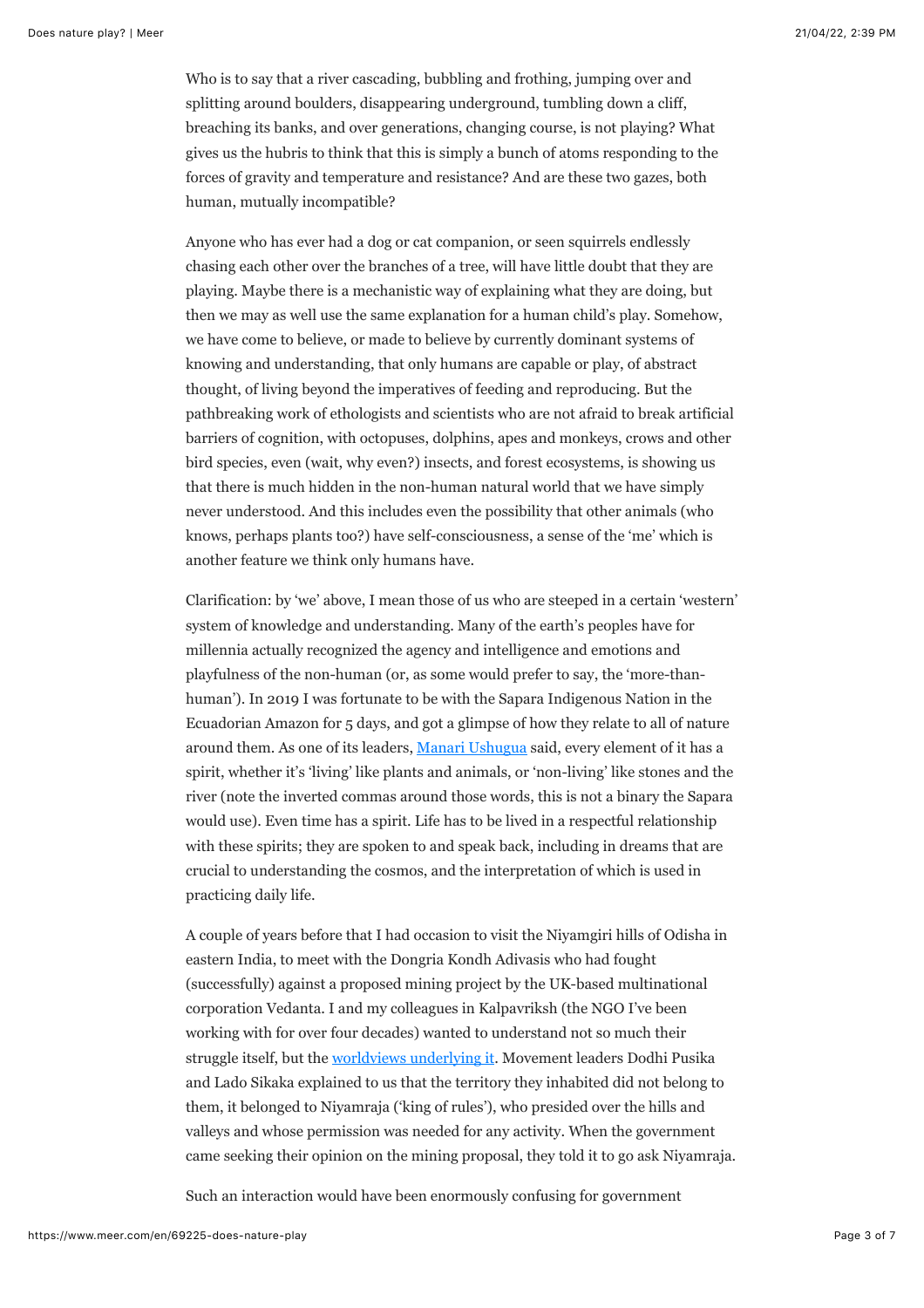officials; most likely they would have dismissed the Dongria Kondh assertion as illiterate, primitive nonsense. Fortunately, the Indian Supreme Court recognized the cultural rights of the community, and directed the government to seek consent from all the gram sabhas (village assemblies) of the Dongria Kondh. Unanimously, the sabhas rejected the mining proposal. Were they directed to do so by Niyamraja, or were they acting on their own human agency? Or both? Who is to say?

And so, as an extension of this understanding that nature (including humans) has agency, we must ask ourselves: does nature play? Do plants and non-human animals play, do they do things for the sheer enjoyment of it, are they having fun that has nothing to do with the imperatives of breeding and feeding?

In one of his [typically brilliant essays,](https://thebaffler.com/salvos/whats-the-point-if-we-cant-have-fun) the anthropologist-activist David Graeber (who tragically passed away at too young an age), says:

*… those who do look into the matter are invariably forced to the conclusion that play does exist across the animal universe. And exists not just among such notoriously frivolous creatures as monkeys, dolphins, or puppies, but among such unlikely species as frogs, minnows, salamanders, fiddler crabs, and yes, even ants—which not only engage in frivolous activities as individuals, but also have been observed since the nineteenth century to arrange mock-wars, apparently just for the fun of it. Why do animals play? Well, why shouldn't they? The real question is: Why does the existence of action carried out for the sheer pleasure of acting, the exertion of powers for the sheer pleasure of exerting them, strike us as mysterious?*

Play can, as Graeber notes, also be cruel, like a cat playing with a mouse before killing and devouring it. Or a human kid plucking a wing off a butterfly before letting it flutter off, inevitably to die prematurely. I am not pointing here to the morality and ethics of the action, but simply saying: what makes us think the morethan-human cannot play?

But if we do accept this, then ethics does come into play. If we recognize that it is not only humans that have emotions, self-perception, fun, and agency, then we can no longer find it acceptable to treat other species or the rest of nature as commodities, or resources meant only for our exploitation. This does not mean stopping to use nature – after all, various species in nature are using others for all kinds of purposes. But it does mean that we act *sapient*, not only in its meaning as 'intelligent' but more importantly in its meaning as 'wise'.

I suppose it would be difficult for anyone to argue that a Snow leopard, while taking down an ibex to eat, is acting compassionately and ethically. I have no idea if it can indeed feel ethically inclined towards its prey, or at all. But if we as humans claim to have ethics on our side, then why not use them in our relations with the rest of nature (and of course, with each other!)? If we do see beauty in the murmuration of starlings and the incredible mating dance of Birds of paradise, or 'even' in a bug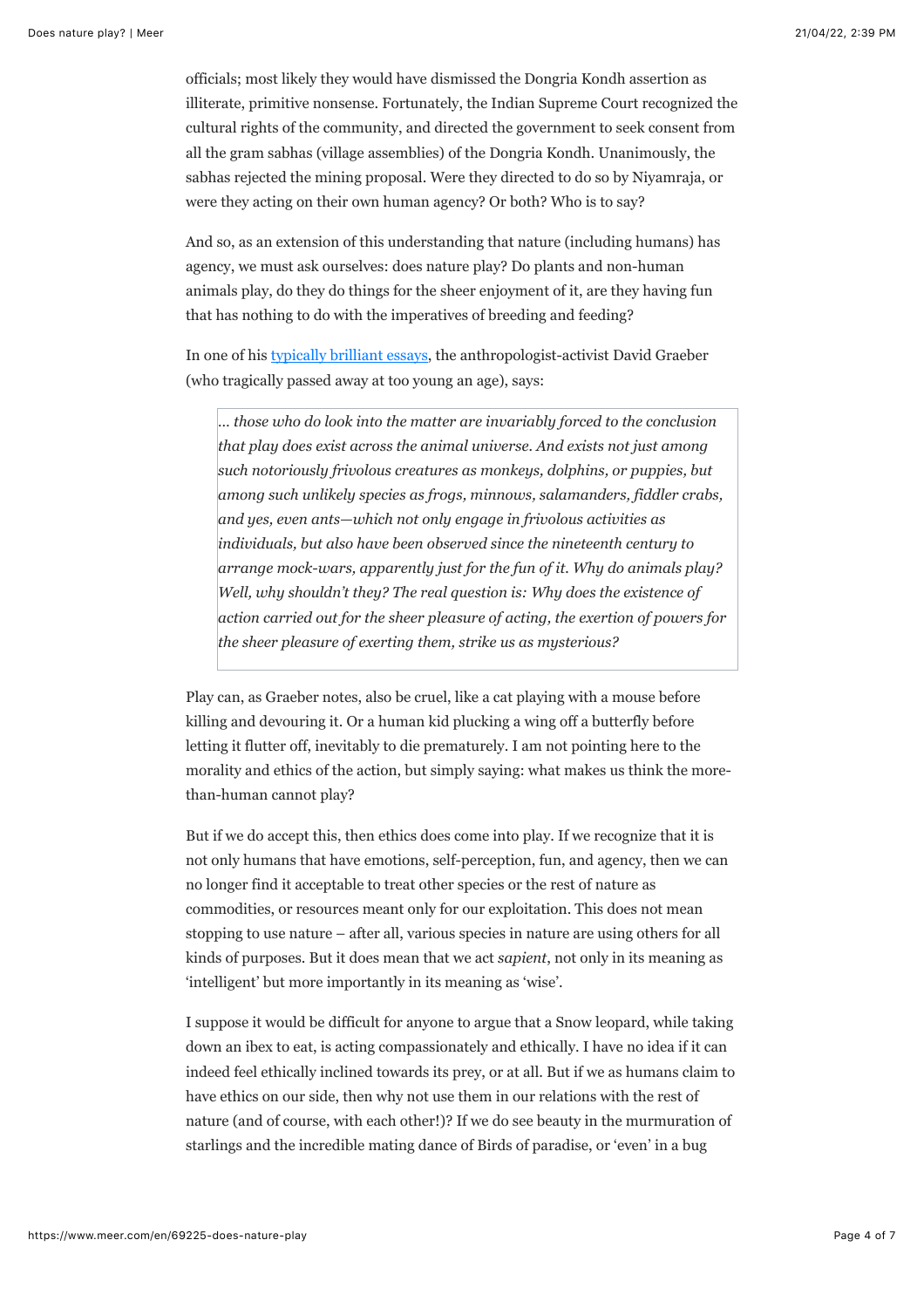crossing our table, can this combine with a sense of what is right and wrong, into an [aesth-ethics blending ecology, justice and art](https://vikalpsangam.org/article/aesth-ethics-towards-blending-ecology-justice-and-art/)? Will this help heal the deep rift that the modern, industrial 'we' have created between us and the rest of nature?

As an important aside, I want to stress that I am not here advocating any particular food or diet, and most certainly any imposition of homogenous ideologies of any kind on the great diversity of ways of human living and being. As I recall telling the Federation of Indian Animal Protection Organisations (FIAPO) [some years back,](https://www.youtube.com/watch?v=Bro2OXsWrUs&list=PLFCe41Bv1XJxmst6lODb4wSTNunxmX96V) many ecosystem-dwelling communities who hunt for their food, are far more respectful of the Earth, and sustainable in their living, than most urban vegans or vegetarians (like myself) whose lifestyles lead to trampling nature across the globe. It is in industrial forms of meat production and consumption (or for that matter, in the mass monocultures of crops), that we lose all sense of an aesth-ethics of living with the Earth. Certainly, these (and the entire capitalist-statist model of industralisation and 'development' they are a manifestation of) have to be fundamentally transformed, if we want to have any chance of rescuing ourselves and the rest of nature from the multiple catastrophes of biodiversity loss, toxification, and climate change.

But that is fodder for a very different essay, some other time. Right now, if I was still in Ladakh, I'd have sought out that kid to sit on the banks of the Indus with her and learn how she hears the river sing. But I'm back in Pune, a city that has so ill-treated its rivers that they are probably just wailing along their course. So instead, I will go find one of my favourite neighbourhood street dogs to play with … to experience with her some pure, unadulterated joy.





## [Ashish Kothari](https://www.meer.com/en/authors/827-ashish-kothari)

Founder-member of Indian environmental group Kalpavriksh, Ashish taught at the Indian Institute of Public Administration, coordinated India's Biodiversity Strategy & Action Plan process, was on Greenpeace International & India Boards, and helps coordinate Vikalp Sangam and Global Tapestry of Alternatives.

[Author profile](https://www.meer.com/en/authors/827-ashish-kothari)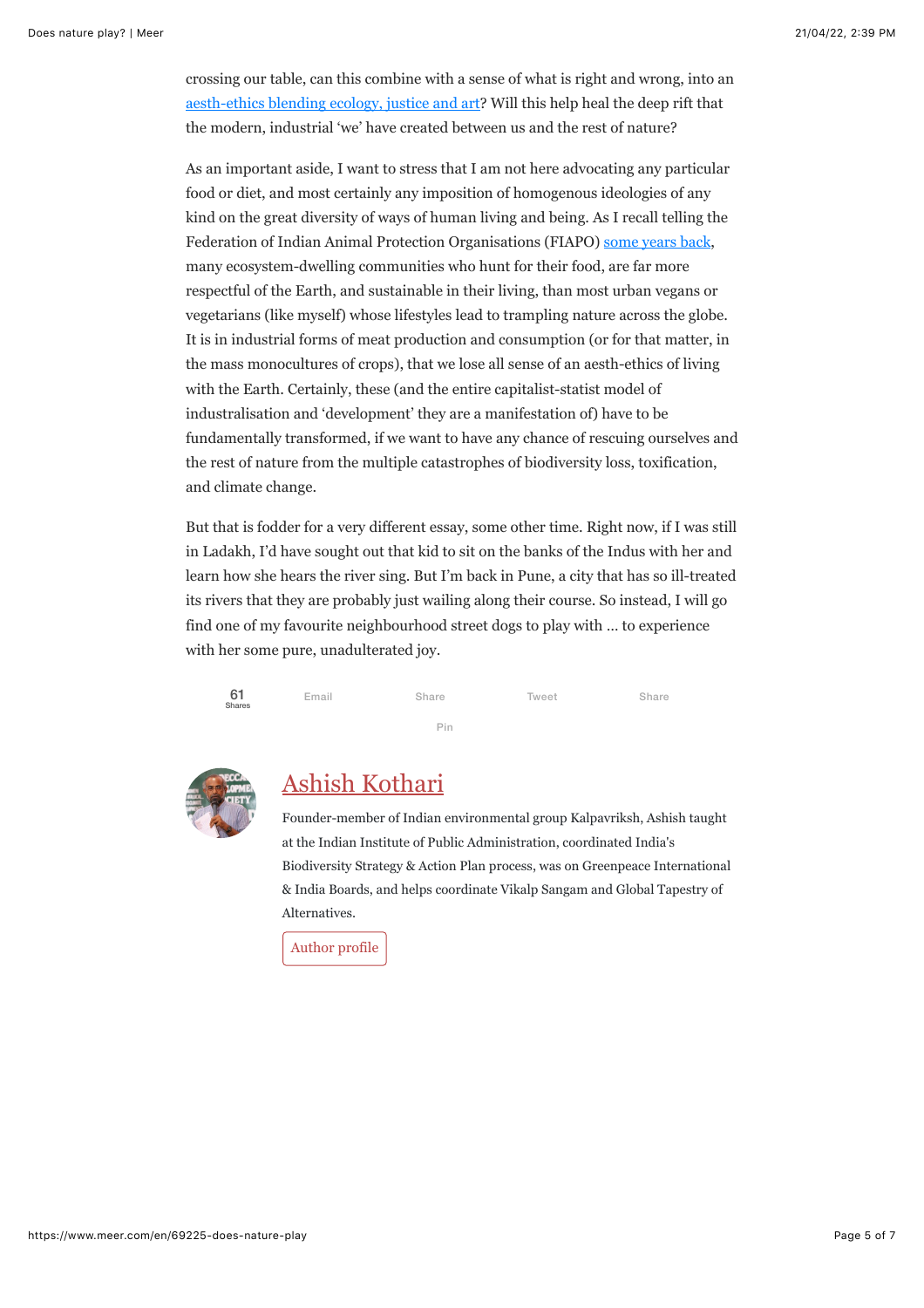

- 1. The author playing hanky-panky with Snowy the puppy we know dogs play, so why not the rest of nature? © Shrishtee Bajpai
- 2. Children in the sea, Lakshadweep Islands (India) we readily accept that they are playing, so why not with other animals?
- 3. Is this cascading stream in Devalsari (Uttarakhand, India) reaching a crescendo of fun and play? © Ashish Kothari
- 4. Whitespotted fantail, Pune ... constantly fanning its tail in an extravagant display - all about breeding, or also play © Ashish Kothari
- 5. Swirling waters are they playing, or simply following some humandetermined laws of physics? © Ashish Kothari
- 6. Yellow-throated martens in Devalsari (Uttarakhand, India) © Ashish Kothari

## RELATED ARTICLES